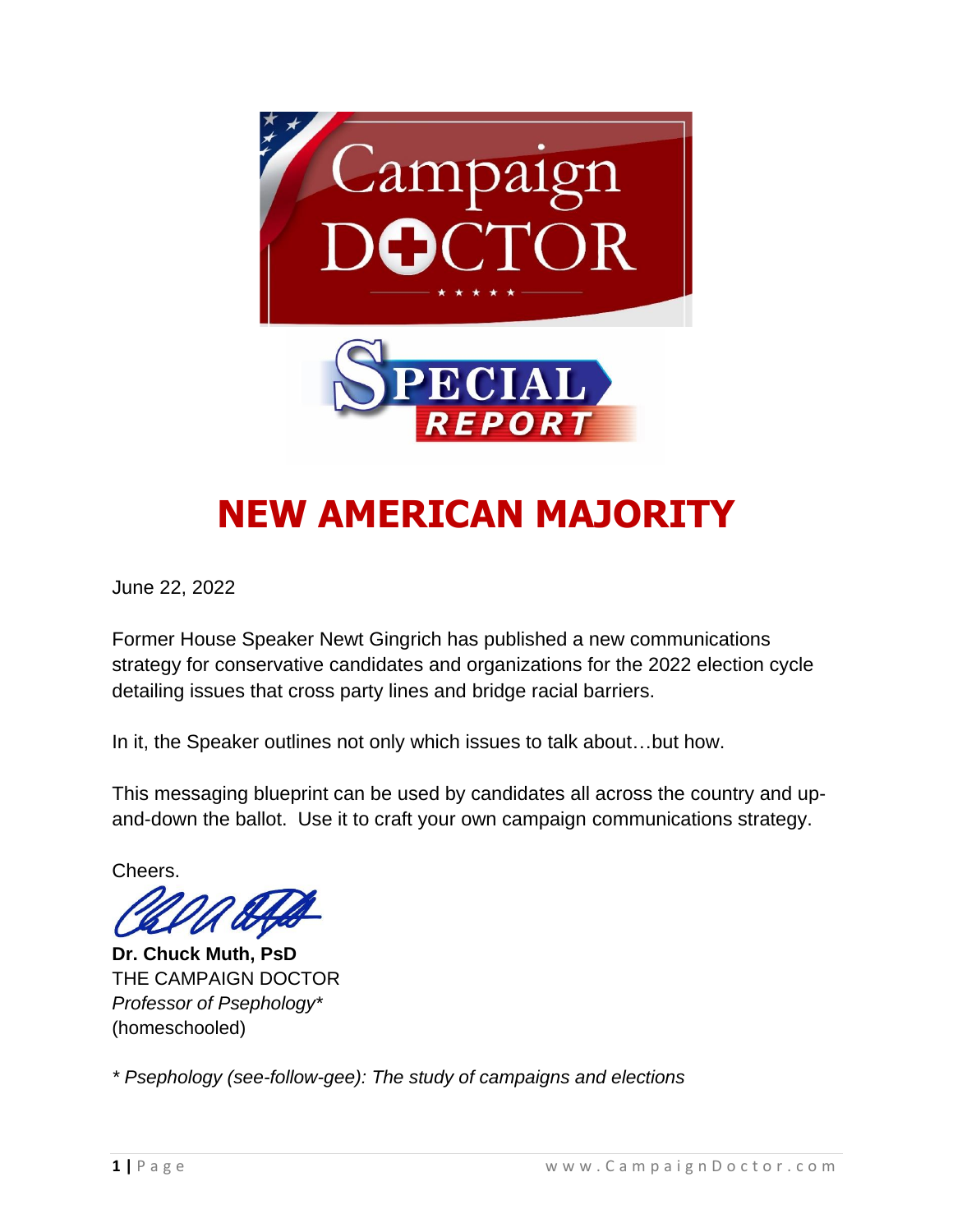

# **Restoring the America that Works with the Support of the New American Majority**

#### **Imperatives**

- 1. Talk about a New American Majority not a Republican majority. Plan, think, and act for the American Majority.
- 2. The emerging New American Majority requires base broadening rather than base mobilization strategies. As the data shows, there is a vastly larger majority emerging than Republicans have been used to appealing to for the last 90 years. Reaching ALL of that majority requires new thinking about policy development, language, scheduling, and coalition building.
- 3. The current crises of the American system from failing education; to baby formula shortages; to rising crime rates; to surging gasoline, diesel, and heating oil prices; to an open and uncontrolled border; to an assault on American values by a Big Government Socialist-woke left coalition requires big solutions. The solutions require broad support to force change on a hostile establishment and sustain it despite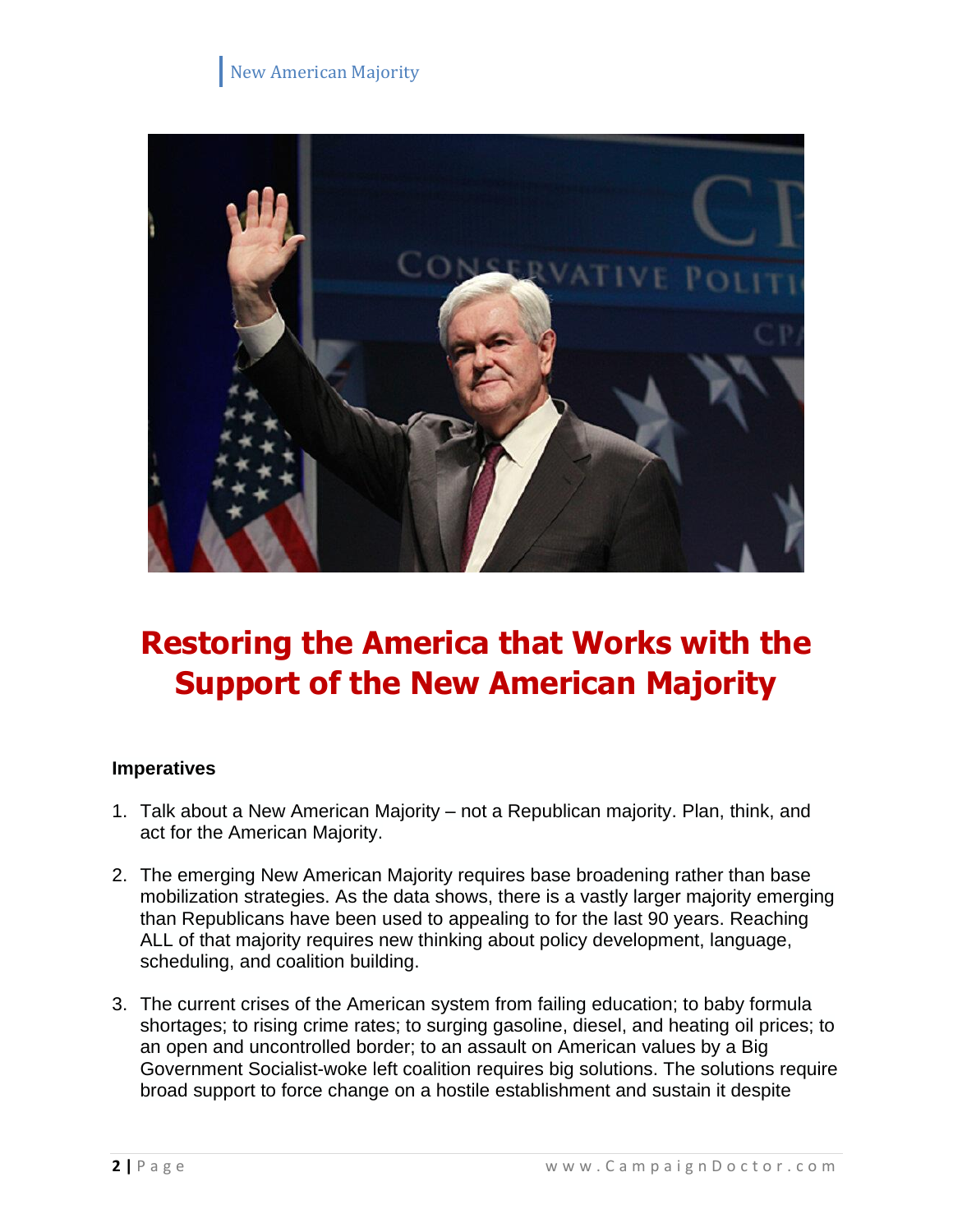vicious and ferocious attacks.

- 4. The American people are frustrated and in pain. They want a movement dedicated to practical workable solutions that will improve their lives. The New American Majority will grow by delivering better results than the Big Government Socialistwoke left coalition – and then explaining the results as fundamental differences in principle rather than personal capabilities.
- 5. It is essential to remember that politics is the prelude to governing. Great majority coalitions (Jefferson, Jackson, Lincoln, Franklin Roosevelt, and Reagan) exist because they use political momentum to create governing solutions that improve people's lives and achieve goals people strongly support.
- 6. It is essential to stay positive and focused on cultural and political issues on which the New American Majority can agree. The establishment will do everything it can to draw us into fights that distract us from the areas in which our New American Majority will dominate. They will also seek to focus on every bit of gossip, internal tension, or other distraction to minimize our ability to communicate with the American Majority about issues that bring us together and motivate us to win. Irrelevant or trivial noise is the enemy of growing a majority. Clarity, consistency, and firmness of purpose are the keys to attracting, educating, and holding together a New American Majority.
- 7. This New American Majority grows out of the people's desire for a better future and a more stable value system. So, it is essential for those who would lead the majority to be constantly listening to the American people and trying to learn how they are thinking through and responding to the extraordinary pressures of our time.

#### **Summary**

The American people realize that virtually everything – from energy, to crime, to the border, to food, to education, and beyond – is simply not working.

Eighty-seven percent of the American people support the concept that we must restore the America that works.

That massive support is the beginning of a pattern that could become a New American Majority.

This is not a new Republican majority. This is a New American Majority. This follows the tradition of President Ronald Reagan's constant appeal to Democrats and Independents as well as Republicans, which is the origin of Reagan Democrats (most of whom later became Republicans).

This concept of an America that works expresses itself in a common set of core values that unites 70 percent to 90 percent of voters. Those in the New American Majority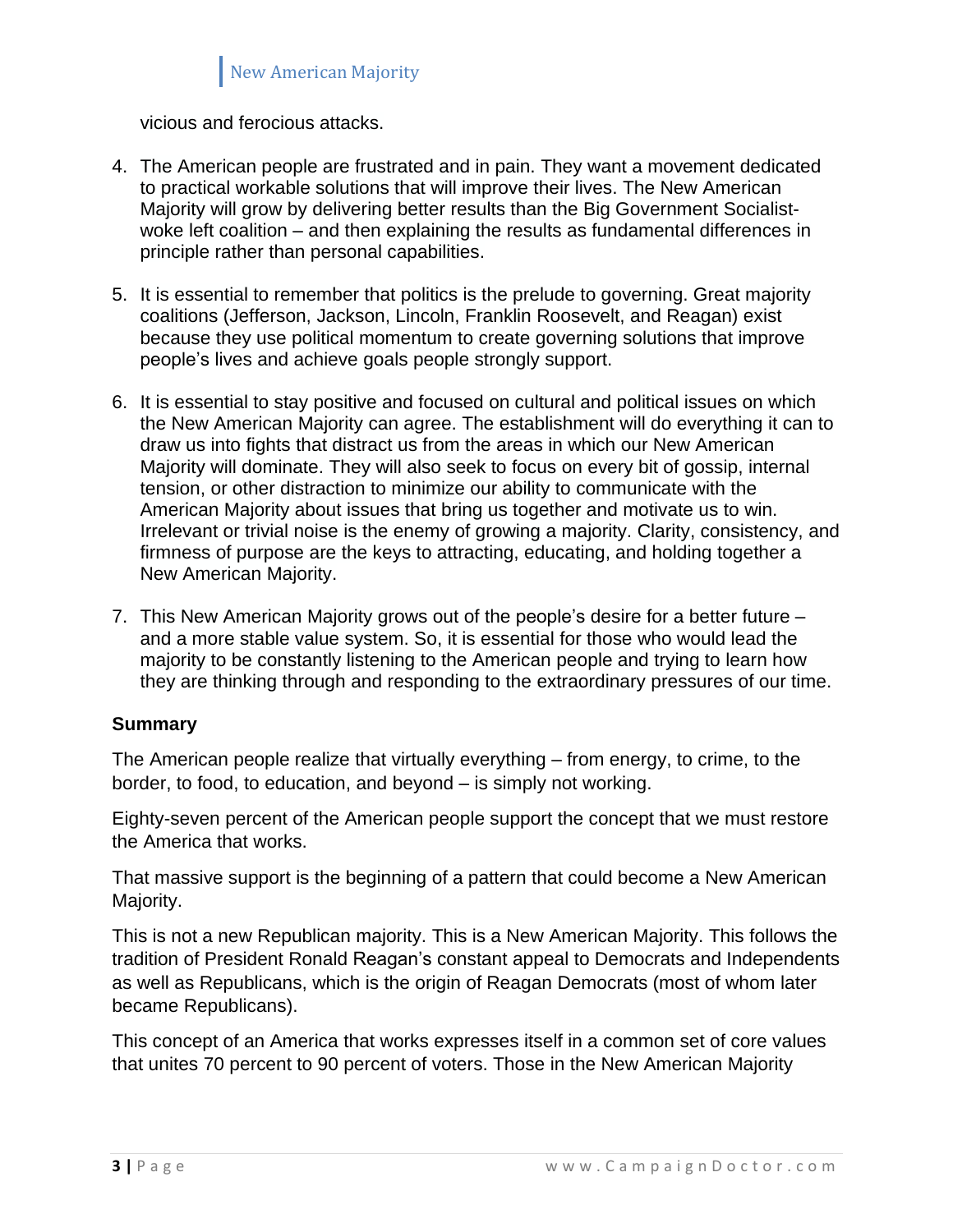strongly believe leadership and principles guided by these values will restore an America that works for all Americans.

For example:

- 91 percent agree with Rev. Martin Luther King Jr. that the content of our character should matter more than the color of our skin.
- 91 percent favor equal treatment regardless of race when it comes to education, jobs, health care, and government services.
- 88 percent of Americans agree that America is a good country.
- 87 percent support health care price transparency to control costs and increase access to health care.
- 85 percent support requiring all voters to show photo ID before casting a ballot.
- 84 percent believe the founding ideals of America are something worth fighting for.
- 84 percent believe that parents should be able to see all curriculum plans and material for classes their children take.
- 83 percent prefer to identify themselves as Americans rather than by their racial or ethnic backgrounds.
- 79 percent believe that people who believe in the values found in the Bible have the right to express them publicly.
- 75 percent believe we should fix health care by putting patients and doctors in charge instead of insurance companies and big government.
- 75 percent agree that there are only two genders, male and female.
- 74 percent believe able bodied adults should have to work to receive taxpayerfunded benefits such as food stamps, health care, or welfare.
- 74 percent believe ensuring equality, or equal treatment and opportunities for all races and genders, is more important than ensuring equity, or equal results and outcomes for all races and genders.
- 71 percent believe *legal* immigration is good for America, while 73 percent believe *illegal* immigration is bad for the country.
- 70 percent believe the drug cartels operating at the southern border should be designated as terrorist groups.

This New American Majority presents historic opportunities in 2022, 2024, and 2026 to expand the Republican brand and dramatically broaden our base.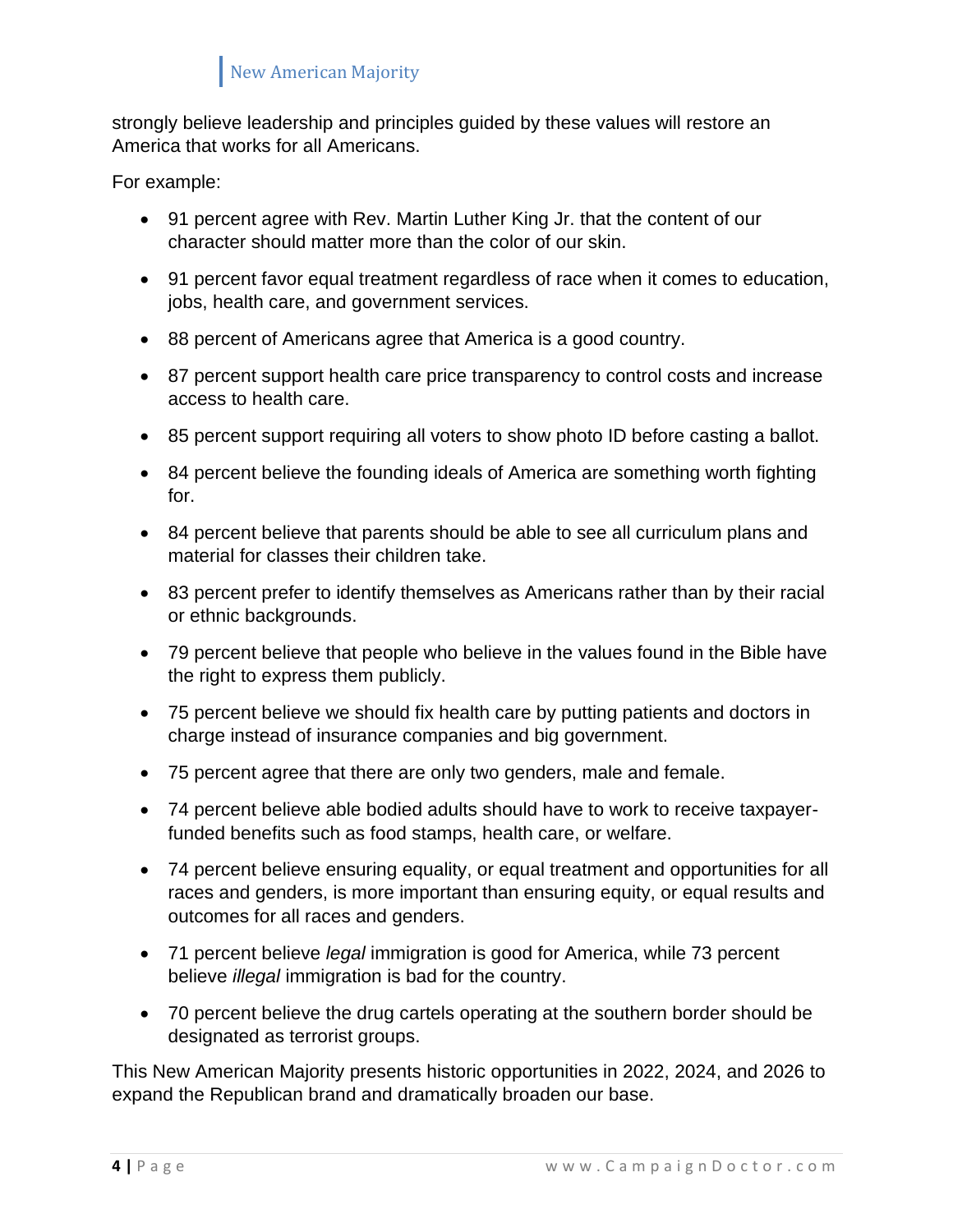Our study suggests that 62 percent of Americans are already supportive of Republican candidates who fight for the right issues with the right language. There is a 25 percent bloc of hardcore Big Government Socialists who we will never attract, but there remains a battleground of 13 percent of Americans – many of whom could be persuaded to join the New American Majority some of the time on some issues.

#### **The Right Issues & Language**

We have tested a 24-item slate of policies and ideas to see how adding the word Republican affects issues with strong general majorities. Republican candidates can focus on championing positive policies to attract and assemble the New American Majority. Here are some of the highlights, which we found incredibly encouraging.

- 70 percent would support Republican candidates who believe the best way to combat inflation, improve the economy, and make things more affordable is to put more money back in the pockets of workers and families by providing tax relief and creating jobs and better salaries by incentivizing businesses and helping small businesses grow.
- 69 percent would support Republicans who put in place tougher penalties for criminals who commit theft, property destruction, and violent or sexual crimes.
- 69 percent also would vote for Republicans who support a common-sense, diversified approach to domestic energy production that includes nuclear power, clean coal, oil and natural gas production, and renewable energy production from solar and wind to ensure energy independence and security, reliable energy service, and more stable and affordable prices.
- 68 percent would support Republicans who believe the government should allow for more health care choices, so Americans can personalize their health care coverage to fit their specific medical and financial needs – and those who think we should reduce health care costs and improve quality by making price and outcomes more transparent.
- 67 percent would support Republicans who will combat crime and drugs by fullyfunding law enforcement to ensure they receive better training and have all the necessary resources to keep us safe.
- By 59 percent to 16 percent, Americans favor free market capitalism over Big Government Socialism.

Importantly, our polling explicitly asked if voters would support Republicans who championed these policies. We learned there are large numbers of young Americans (Gen Y, Millennials, and Gen Z) and large numbers of Black, Hispanic, and Asian voters who support these ideas – and would support Republicans if we used the right language and committed to serious outreach.